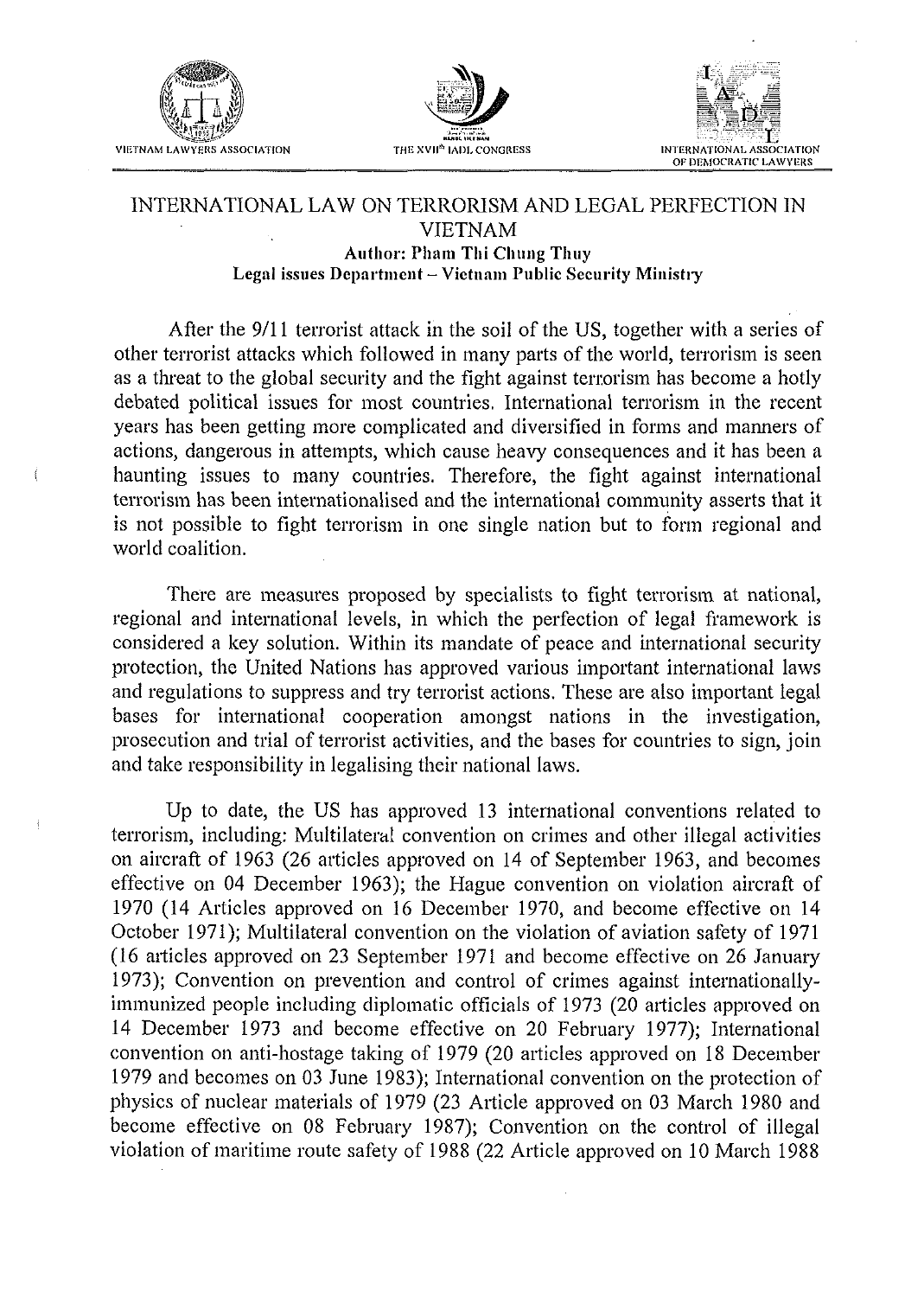





 $\overline{1}$ 

and becomes effective 09 March 1989); Convention on marking plastic explosive for detection of 1991 (15 Article approved on 01 March 1991, and become effective on 21 June 1998); International convention on the control of terrorist bombing of 1997 (24 Articles approved on 12 January 1998 and become effective on 23 May 2001); International convention on the control of financial sponsorship for terrorism of 1999 (28 articles approved on 10 January 2000 and becomes effective on 10 April 2002); International convention on anti-nuclear terrorism (28 Articles, approved on 14 September 2005, and become effective on 07 July 2007); International protocol on the control of violent actions at international airports of 1988 (9 Articles approved on 20 February 1988 and becomes effective on 06 August 1989); International protocol on the control of illegal violation of safety of the continent periphery of 1988 (10 Articles approved on 10 March 1988 and becomes effective on 01 Mach 1992).

In addition, the United Nations has also approved terrorism-related resolution such as Resolution No. 1267 (1999) on 15 October 1999; Resolution No. 1373 (2001) on 28 September 2001; Resolution No. 1390 (2002) on 16 January 2002; Resolution No. 1455 (2003) on 17 October 2003). ..

In general, all international convention on terrorism vehemently condemns international terrorist activities and strongly their opposition to terrorism under all forms., By approving a system of international law on terrorism, the UN has shown clearly a leading role in the fight against terrorism worldwide.

In research of international law on terrorism shows that each international convention provides different measures and methods of punishments. Although there is no single definition on terrorism, international conventions have listed activities, which are considered terrorist actions according to the following categories:

- Terrorist activities targeting aircrafts and in violation of aviation safety *regulations, including:* In violation of the safety of aircrafts, people or properties, causing public disorder on aircraft; use of violence or violent threat to take control of the aircraft; violent activities against people on an aircraft en route; behaviour to cause destruction of navigation system or destruction of aircraft; the transfer of information which a persons know it incorrect, and hence cause a potential danger to the aircraft, intentional and illegal use of equipment, agents or weapons to carty out violent actions against personnel working at international airports or cause suspension of operations of the international airport ...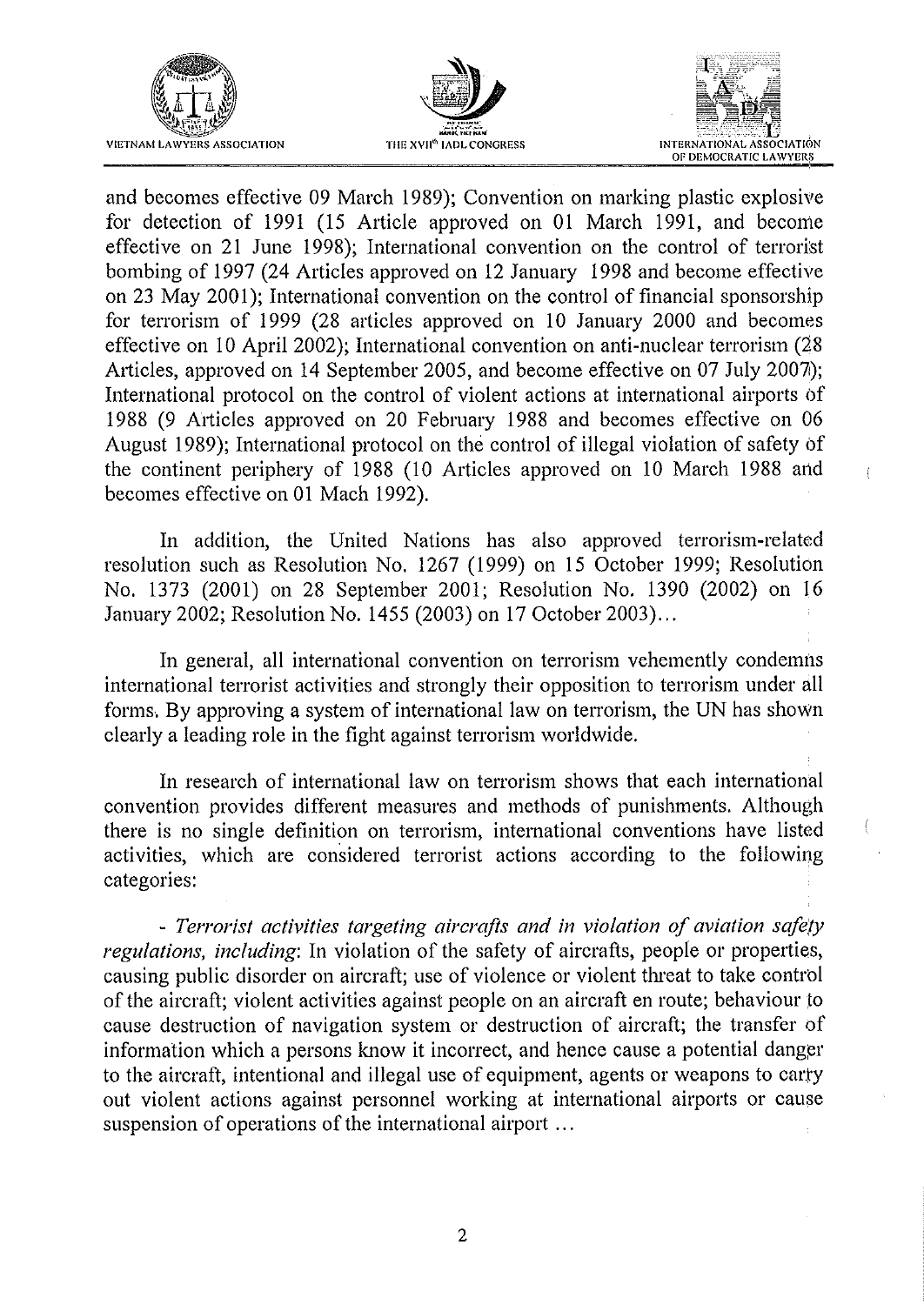

- Terrorist activities related to the safety of maritime routines and *permanent facilities along continent borders:* the control or take-over of ships by violence or threat of violent actions or other alike behaviour; violent action against people on ships...; behaviour to destroy or damage ships or commodities...; he setup under any forms of devices or agents which can destroy or damage ships or damage to commodities the ship carry...; serious destruction to maritime navigation systems, equipment or serious intervention into the operation of such equipment, the exchange of information which a person knows inaccurate cause potential damage to the safety of the ship en route; action which leads to killing and injury of people ...

- Terrorist activities in violation of human health, physical health and *human freedom*: Kidnapping, killing, taking hostage or attacking human bodies or human freedom of those under international protection; violent attack to offices, personal residence or vehicle of those under international protection...; detaining, threat of killing or injuring, or continued detaining in order to threaten a third party... to do or not to do something as an explicit or implicit condition to release hostages.

- Terrorist activities to use illegally dangerous weapons and weapon of high *destruction such as:* bombs, mines, nuclear weapons to detonate and intentionally detonate to kill people or targeting public places, government facilities, public transportation or infrastructure...; the behaviour of illegal possession of radiation substance or take-over or production of devices containing radiation substance ...

- Activities of mobilizing money under any forms, directly or indirectly, illegally and intentionally with a purpose or in knowledgement that part of the money will be used to fund terrorist activities.

Terrorist activities, defined under the international conventions are diversified, multi-forms, and could be violent actions or threat of violence, destruction or threat of destruction, killing, causing injury, bomb set-up... to define whether a behaviour is a terrorist activity depends on various specific criteria. In some cases, it is based on the persons who are violated; purpose of crime, and sometimes on the violators... in terms of national law, a behaviour to be no considered as terrorist activity depends on political institutions, class ideologies; and religious and ethnic perceptions of such country. That is why to date no single definition about terrorism has been reached by the international community.

Anti-terrorism is one of the central missions of the United Nations in order to protect the world's peace. The international legal system on terrorism has in fact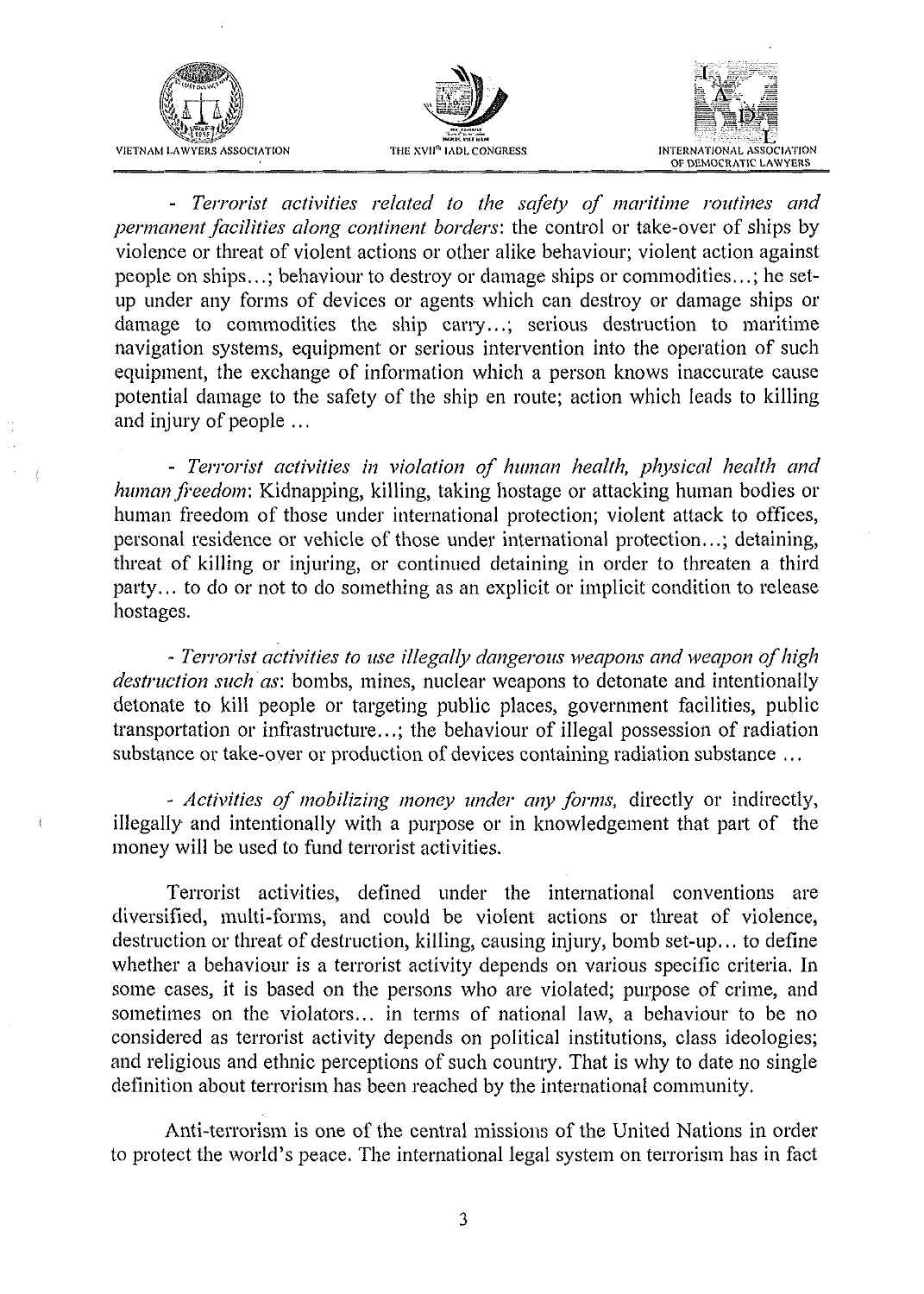





 $\overline{\phantom{a}}$ 

met urgent needs for countries in the struggle against terrorism at a global scale. UN member countries when joining international conventions on anti-terrorism shall be obliged to undertake tasks such as: to introduce measures in order to define judicial rights; show strong commitment to trial of terrorist activities and terrorism-related actions; and cooperate internationally in anti-terrorism.

It can be said that international cooperation play an important role recognised in all international convention on terrorism. Enhancing multilateral cooperation is but an obvious need in the fight against terrorism as the threat of terrorism has now border. The need for tnultilateral cooperation in the prevention and fight against terrorism has been clearly stated in all international laws. Member countries are to cooperate and give all possible assistance in the prosecution process of crimes such as exchange of information, hand-over of evidence, investigation proceedings and prosecution of violators. Member countries shall receive and transfer terrorists when required, at the same time put in place prevention measures such as put the terrorist under custody and other measure to control the suspects. Member countries shall extradite terrorist suspects or try according to national law to ensure terrorists cannot escape the punishment of laws . . .

The fight against terrorism is a non-territorial one, without time line and the limit of possible consequences to which the international community might have to suffer. However, to fight effectively, it is important to build a strong legal system, not just within a nation, a territory but also in all places. Therefore, joining international convention on anti-terrorism is necessary to all countries in the world.

In the recent years, under the renovation process of the Party, Vietnam has developed friendship and peace relationships with many countries, taking  $\dot{\phi}$ n important task within international institutions, regionally and in the world, at the same time joining many international, multilateral conventions relating to the protection of world peace, security and for the prevention of terrorist activities. Vietnam has shown clear attitude and commitment to fighting terrorists and dedication to making efforts for peace, stability, development and international integration. To date, Vietnam has joined and ratified 8 international conventions on anti-terrorism out of 13 multilateral conventions relating to anti-terrorism approved by the UN. Vietnam is also making preparations to join other conventions such as: Convention on marking plastic materials for detection purposes of 1991; International convention on control of terrorist bombing activities of 1997; international convention on anti-hostage taking of 1979; international convention on the protection of nuclear physic surface of 1979; international convention on anti-nuclear terrorism of 2005. Joining those convention shall help Vietnam in its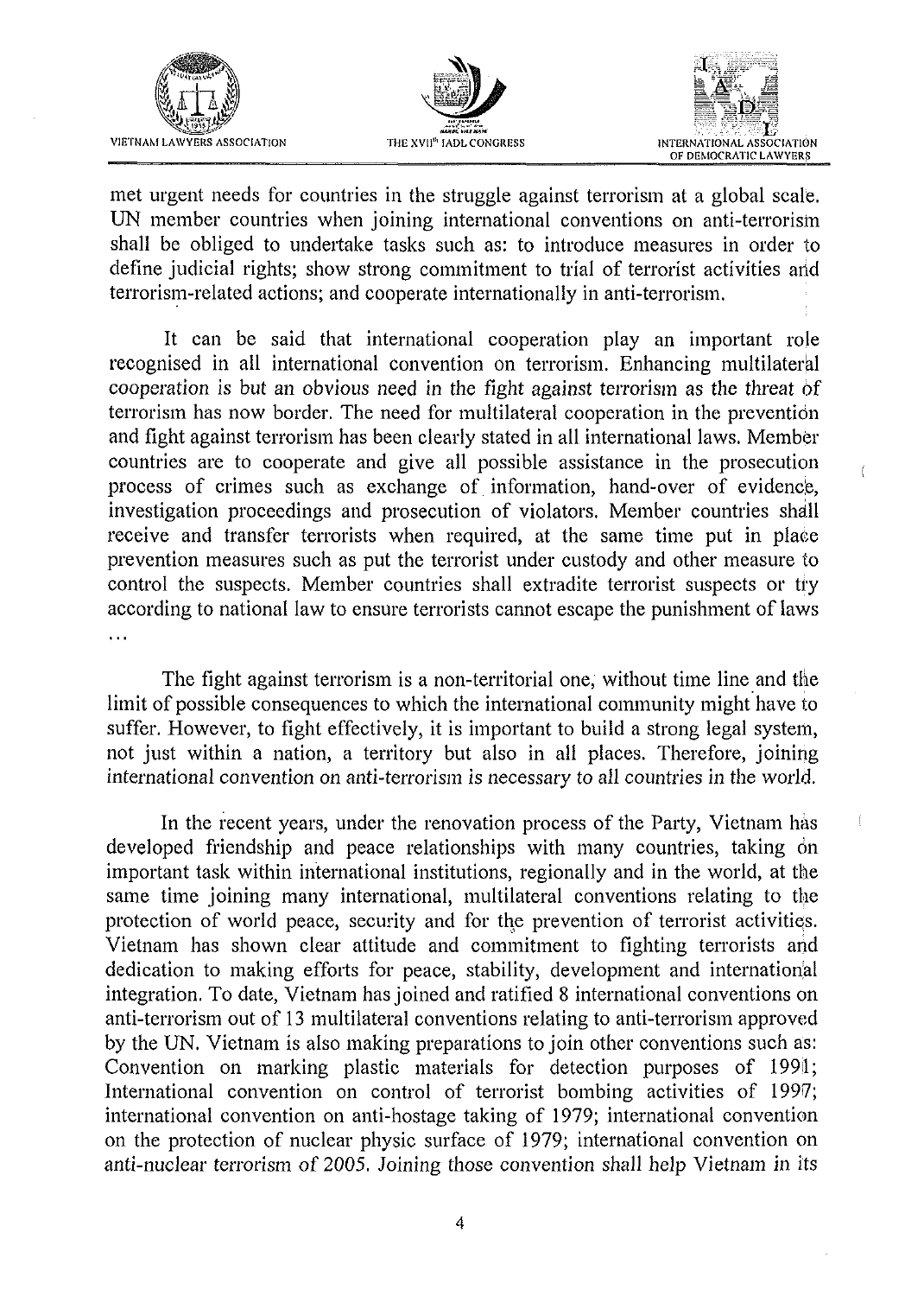





addition of legal bases in the fight against terrorism, maintaining sovereignty and social order. In addition, it is show stronger, more expressly Vietnam's dedication and commitment in the fight against terrorism, which has been recognised by the international community.

In joining international community in the fight against terrorism, at regional level, Vietnam has joined and ratified the **ASEAN** Anti-terrorism convention, **ASEAN** legal and judicial assistance agreement, in negotiation to join the **ASEAN**  extradition agreement. In multilateral relations, Vietnam has signed over 10 legal aid agreements with other countries and many other agreements, convention on international crime prevention. Accordingly, Vietnam is now reviewing its legal system and especially national law on terrorism compatible with international law.

In reviewing international conventions and in reference to current regulations of Vietnam related to terrorism issues, the author sums up some comments as follows:

First, terrorism as in Vietnamese criminal law is intepreted as countering people's government meanwhile many international conventions to which Vietnam has become a part define terrorism from a multi-faceted perspective, such as: behaviour causing public embarrassment and disorder, or force a country, an international organisation, an inter-governmental organisation, a individual or an entity or a group of people to do or not to do something *(International convention on anti-hostage taking of 1979*)... or killing or causing serious injuries or destruction of places, devices or system in a broad scale, leading to major economic consequences *(International convention on the control of terrorist bombing action of 1997*)... some activities can be considered as terrorist actions regardless of purposes such as behaviours relating to the safety of vehicles or aviation and maritime routes .. . defined in Tokyo Convention of 1963, the Hague Convention of 1970, The Montreal Convention of 1971.. .

Second, terrorist behaviours defined by the law of Vietnam include: violation of life, body freedom, physical health; threat to human life and mental threat to government officials and cadres. International conventions give broad concept of terrorism including violent activities or threat of violence, killings, causing injuries or property destruction or bombing ...

Third, the objects of terrorist activities in accordance with the law of Vietnam is mainly human beings (specifically "Cadres, government official or Vietnamese citizens or foreign citizens') meanwhile international convention include violation of materials and properties ... in many terrorist cases in the